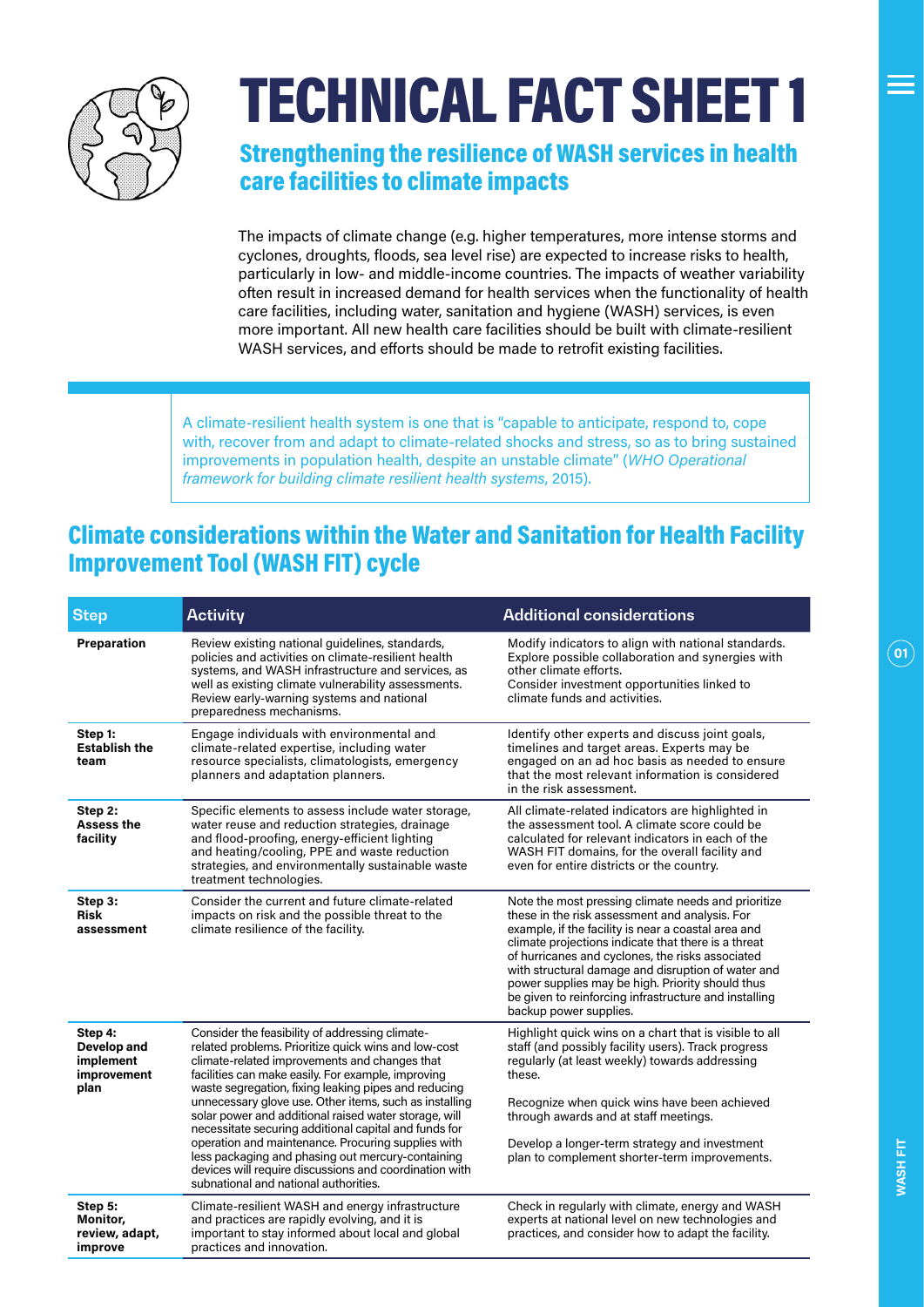## Improvements

Climate-smart WASH improvements are listed below according to domain, starting with those that can be managed directly at the facility level with minimal resources through to more complex, higher-cost improvements.

| <b>Domain</b>                    | Improvement                                                                                                                                                                                                                                                                                                                                                                                                                                                                                                                                                                                                                                                                                                                                                                  |  |
|----------------------------------|------------------------------------------------------------------------------------------------------------------------------------------------------------------------------------------------------------------------------------------------------------------------------------------------------------------------------------------------------------------------------------------------------------------------------------------------------------------------------------------------------------------------------------------------------------------------------------------------------------------------------------------------------------------------------------------------------------------------------------------------------------------------------|--|
| <b>Water</b>                     | <b>Repair leaking pipes.</b> Water loss in a distribution system can be anywhere from 20% to >50%, depending<br>on the age and condition of the network. Leaking pipes contribute to a significant amount of this water<br>wastage. They can also serve as a source of infection by allowing inflow of contaminated water, and/or<br>causing water to pool and provide a breeding ground for mosquitoes.                                                                                                                                                                                                                                                                                                                                                                     |  |
|                                  | <b>Reduce water use.</b> Turn off water while scrubbing hands, install low-flow fittings to washbasin taps, reuse<br>$\blacksquare$<br>wash water to water plants, and use low-flow toilets and low-water washing machines for laundry.                                                                                                                                                                                                                                                                                                                                                                                                                                                                                                                                      |  |
|                                  | Install rainwater harvesting. In areas that receive regular rainfall, installing rainwater collection systems<br>on roofs may cost as little as US\$ 1000, with very few recurrent costs. They should include a first-flush<br>system and filter boxes to ensure water quality.                                                                                                                                                                                                                                                                                                                                                                                                                                                                                              |  |
|                                  | <b>Clean and disinfect water tanks.</b> Covering, and routinely cleaning and disinfecting tanks will provide<br>$\blacksquare$<br>immediate health gains and build resilience against many future rainfall scenarios.                                                                                                                                                                                                                                                                                                                                                                                                                                                                                                                                                        |  |
|                                  | Test water quality and procure treatment supplies. Drought, floods and other extreme weather events<br>can worsen water quality, as a result of municipal water treatment plants shutting down or having reduced<br>capacity, or compromised sanitation systems. Procuring low-cost, rapid water quality test kits along with<br>water treatment supplies (e.g. filters, chlorine) can allow quick detection of contamination and adjustments<br>to treatment. Ensure an adequate stock of consumable reagents on-site as a buffer to climate-related<br>supply disruptions (e.g. road closures following storms/floods). Also ensure that robust procurement and<br>supply chains are in place, with adequate redundancy to ensure continuity of supply during emergencies. |  |
|                                  | <b>Increase water storage.</b> Health care facilities should have sufficient water storage to meet water needs for<br>٠<br>at least 2 days. Water storage tanks should be raised to protect against floods and to allow water to flow<br>by gravity (thus saving energy). They should also be covered, and regularly cleaned and disinfected. Such<br>actions will provide immediate health gains and build resilience against many future climate scenarios.                                                                                                                                                                                                                                                                                                                |  |
| <b>Hand hygiene</b>              | <b>Reduce unnecessary use of gloves.</b> Gloves are the highest-volume disposable product purchased by the<br>$\blacksquare$<br>health care sector. Glove use has increased dramatically, in part due to COVID-19; however, many medical<br>interactions (e.g. vaccinations, consultations, most examinations) do not require use of gloves (see WHO<br>2021 in "Related tools and further reading"). Overuse creates unnecessary extra waste, which contributes<br>to carbon emissions. Instead, clean hands as appropriate (according to the WHO 5 Moments for Hand<br>Hygiene; see WHO 2009 in "Related tools and further reading").                                                                                                                                      |  |
| <b>Health care</b><br>waste      | <b>Reduce and segregate waste.</b> Only 15% of health care waste is infectious. The rest can be recycled and/or<br>$\blacksquare$<br>disposed of in landfill. Treating only infectious waste saves energy, costs and emissions from burning and/or<br>autoclaving, the two main types of treatment.                                                                                                                                                                                                                                                                                                                                                                                                                                                                          |  |
|                                  | Switch to mercury-free devices. Mercury is toxic, and nearly all countries have agreed to phase out<br>$\blacksquare$<br>mercury thermometers and sphygmomanometers under the Minimata Convention.                                                                                                                                                                                                                                                                                                                                                                                                                                                                                                                                                                           |  |
|                                  | Use non-burn technologies for health care waste. Choose technologies, such as autoclaves, that<br>п<br>minimize the formation and release of chemicals, hazardous emissions and carbon emissions.                                                                                                                                                                                                                                                                                                                                                                                                                                                                                                                                                                            |  |
|                                  | Compost or biodigest organic waste. Biogas can be used as a renewable fuel.<br>$\blacksquare$                                                                                                                                                                                                                                                                                                                                                                                                                                                                                                                                                                                                                                                                                |  |
| <b>Energy and</b><br>environment | Switch to low-energy light bulbs. Use of efficient LED light bulbs can save up to 79% of energy required<br>$\blacksquare$<br>for lighting.                                                                                                                                                                                                                                                                                                                                                                                                                                                                                                                                                                                                                                  |  |
|                                  | Install renewable and backup energy (e.g. solar). Solar power is cost-effective and can provide a more<br>$\blacksquare$<br>reliable (compared with the grid) source of energy for heating and pumping water, lighting facilities and<br>powering basic equipment (e.g. refrigerators).                                                                                                                                                                                                                                                                                                                                                                                                                                                                                      |  |
|                                  | Source medical supplies with less packaging. Procuring vaccines, medicines and other supplies that do<br>not use plastic packaging and use less packaging overall saves costs and reduces the amount of waste that<br>is disposed of (and eventual carbon emissions).                                                                                                                                                                                                                                                                                                                                                                                                                                                                                                        |  |